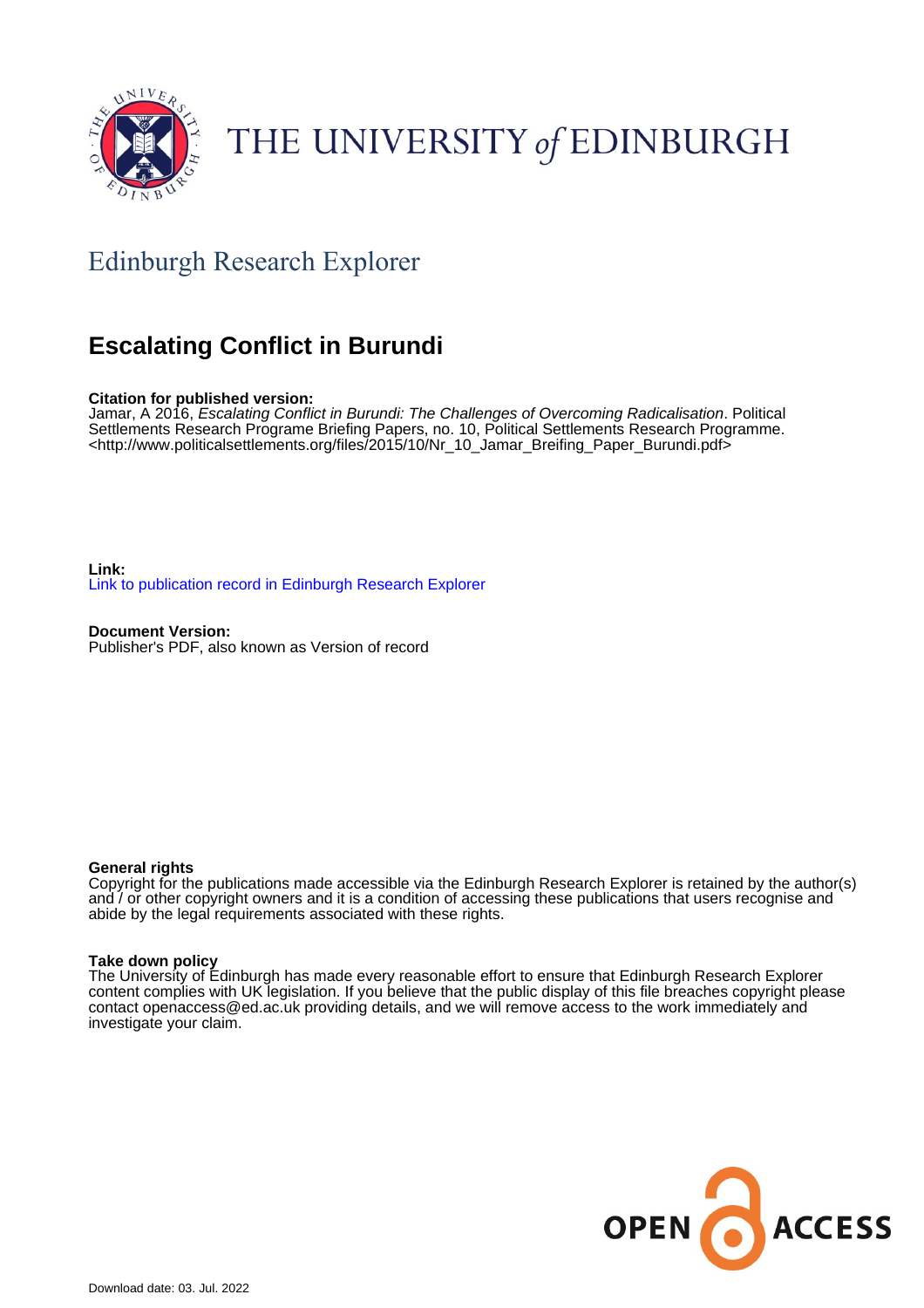# Escalating Conflict in Burundi:

The Challenges of Overcoming Radicalisation

Astrid Jamar, University of Edinburgh

# Key Points

- The current conflict in Burundi stems from both controversy over the presidential elections and previously unsettled political issues.
- In today's context, key actors in the conflict have adopted increasingly radicalised political positions. This has exacerbated the conflict and limited opportunities to move towards a solution.
- Burundi has never truly been the success story it is lauded to be. Despite significant progress in terms of security and institutional reforms, the Burundian political scene has remained fragile and is marked by severe conflicts within and between different political parties.
- By failing to address and accept these dimensions, national, regional and international efforts carry only limited capacity to improve the situation.
- Widening the debate to include other issues would open up the possibility of going beyond the questions of for versus anti third presidential term for Nkurunziza and find common ground.
- In order to create a favourable environment for a sustainable and inclusive political settlement, the radicalisation processes of key actors in the conflict needs to be understood and addressed.

Since April 2015, Burundi has gradually fallen into conflict. Starting with peaceful demonstrations against the candidacy of Pierre Nkurunziza in the presidential elections, more than 200,000 people have now fled the country, thousands have been arrested, a failed coup d'état has taken place and hundreds of people have been killed. While international actors are trying to bring different parties to the negotiating table, Burundi is mutating into an ever more complex situation with no straightforward solution in sight. This policy briefing outlines the drivers of the current conflict. It begins with a discussion of the positions at the two ends of the Burundian political spectrum with regard to the electoral process and the resulting violence. It then goes on to discuss the wider political context post-2000 that has caused many of the current political and security struggles in Burundi. Finally, the paper briefly discusses national, regional and international efforts to mediate the crisis.

# Nkurunziza's Third Term: Illegal or Convenient Interpretation of the Constitution?

On 26th April 2015, President Pierre Nkurunziza was announced as the running candidate for presidential elections for the CNDD-FDD, the ruling party. This implied running for a third term after acting as President since 2005. Shortly after this announcement, demonstrations against his candidacy started to take place in Bujumbura, the capital. The police were ordered to stop demonstrators from coming into the town centre. They used tear gas and real bullets on demonstrators. Many responded by throwing stones at the police and barricading themselves in their neighbourhoods [\(BBC 2015\)](http://www.bbc.co.uk/news/world-africa-32471667). After a failed coup d'état in May, the situation escalated

further, with the police perpetrating more violence and arresting demonstrators. The regime perceived demonstrators and those who had celebrated the coup as 'putschists' and repressed them even more (e.g.





# Briefing Paper 10 | Feb. 2016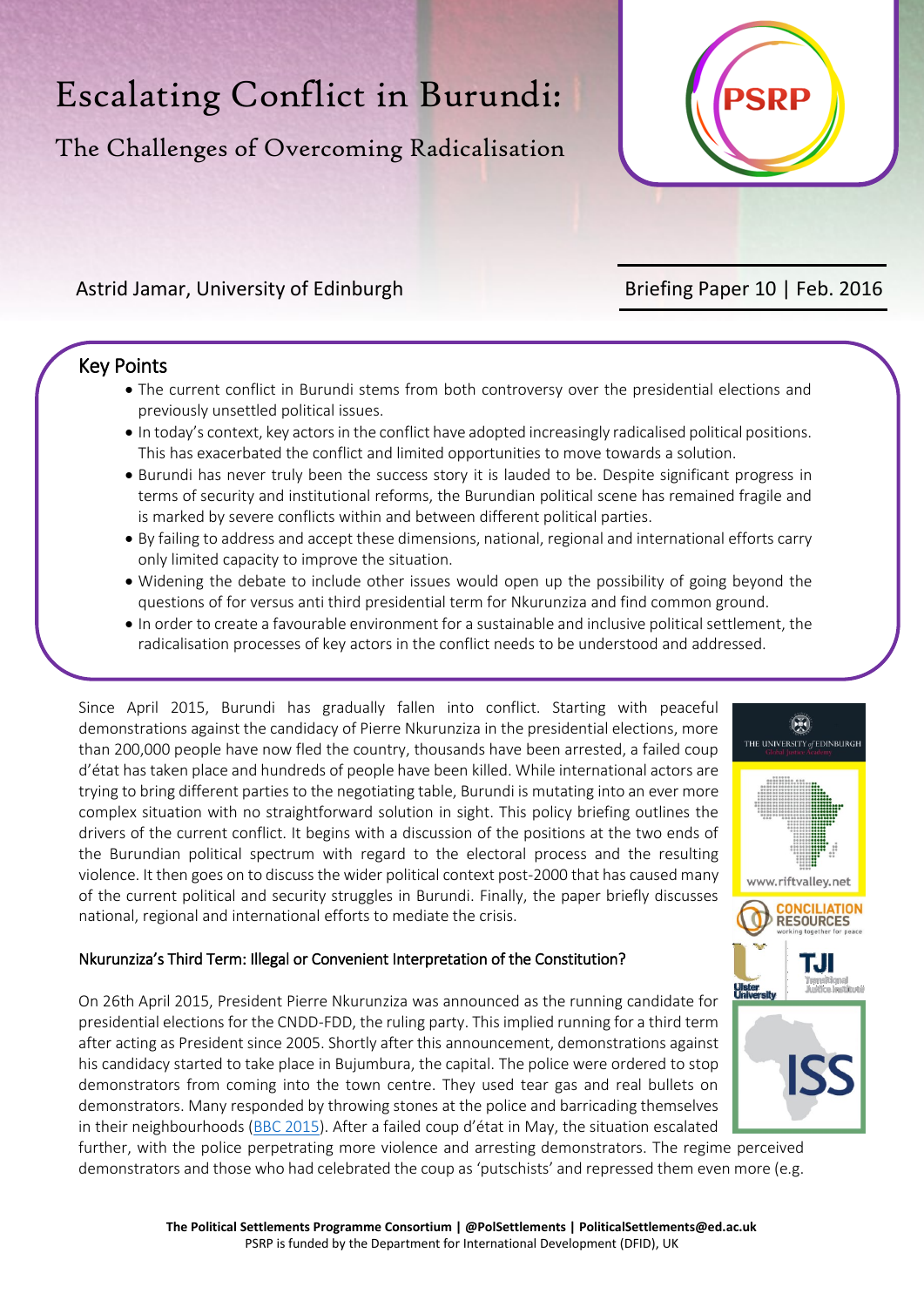[HRW 2015;](https://www.hrw.org/news/2015/05/29/burundi-deadly-police-response-protests) [ICG 2015\)](http://www.crisisgroup.org/~/media/Files/africa/central-africa/burundi/b111-burundi-peace-sacrificed). Official reports claim that more than 400 people have been killed since May; victims include residents in 'dissident neighbourhoods', key political and military actors, and representatives of civil society and their relatives, as well as members of the Police and the Army. International actors had put pressure on the government to postpone the elections. Most opposition parties decided to not register for the elections. Postponed by a week from the initial date, the presidential elections took place on July 21 – re-electing Nkurunziza as President with 69.4% of the votes.

On one side, the most fervent supporters of the Nkurunziza presidency consider that a third term for Nkurunziza is legal. They adopt a strict interpretation of the relevant articles in the Constitution.<sup>1</sup> The two term limit for the President refers to universal direct suffrage. His supporters therefore argue that Nkurunziza's first term should not count because he was elected by the transitional parliament in 2005. According to Nkurunziza's supporters, people not supporting this view are spoilers; the opposition and demonstrators are trying to destabilise the country and are a threat to security. These supporters consider that Burundi is doing well except in 'dissident neighbourhoods'. In public statements, they consider that armed forces respond only to attacks from the population and armed groups, and state that abusive use of lethal violence shall be dealt with. They mainly reject accusations from international actors.

On the other side of the political spectrum, many opponents consider that a third term for Nkurunziza is illegal and fails to respect the Constitution and Arusha Peace Agreements. They took part in or encouraged the demonstrations under the slogan 'No to the 3rd Term.' Many left the country to voice their opposition and/or in fear for their life. A number of them celebrated the coup d'état and the assassination of CNDD-FDD hard liners such as Adolphe Nshimirimana (the former head of Burundi's intelligence service). Opponents have increasingly expressed fear that Burundi is on the edge of a new genocide, considering that the CNDD-FDD commanded its armed forces to exterminate the population. They want Nkurunziza to step down and refuse to engage in negotiations until he does. They also blame the international community for not intervening and failing to protect the Burundian population.

Different elements are used and/or manipulated by each side of the political spectrum in order to mobilise external actors to their causes. However, many other views lie between these positions, supporting nuanced or contradictory dimensions in relation to the causes and solutions of the crisis.

Nevertheless, the debate around Nkurunziza third term goes beyond the legal question. It entails strong ideological and political dimensions. Many of his supporters would lose their privileges gained through current everyday governance if Nkurunziza accepted calls to step down. This said, it is unlikely that Nkurunziza will step down given that he has now remained to the point where he has nothing left to lose, and is convinced that God sent him to save Burundi (he uses recurrent biblical narratives to explain the current situation to his supporters). On the other hand, beyond the question of legitimacy, the renouncement of Nkurunziza would result in the holding of new elections. This would re-open the political game and create a political space for opposition parties which are currently excluded from Burundian institutions. Only an approach that reconciles, or at least accepts, these contradictory positions will enable a de-escalation of the on-going conflict, and gradually bring about a sustainable political resolution.

Most international media and monitoring organisations reported the political crisis as resulting from the disagreement about the legality and legitimacy of Nkurunziza's third term. Such perspectives present the conflict as a recent problem. Indeed, Burundi has often been portrayed as a peacebuilding success since the signature of the Arusha Peace and Reconciliation Agreements in 2000. However, throughout the last

**.** 

<sup>1</sup> Constitution of Burundi, Adopted on 18 March 2005, "Article 96: The President of the Republic is elected by universal direct suffrage for a term of five years renewable one time."

<sup>&</sup>quot;Article 163: The two chambers of the Parliament meet in Congress to: ... 4. Elect the first President of the Republic posttransition"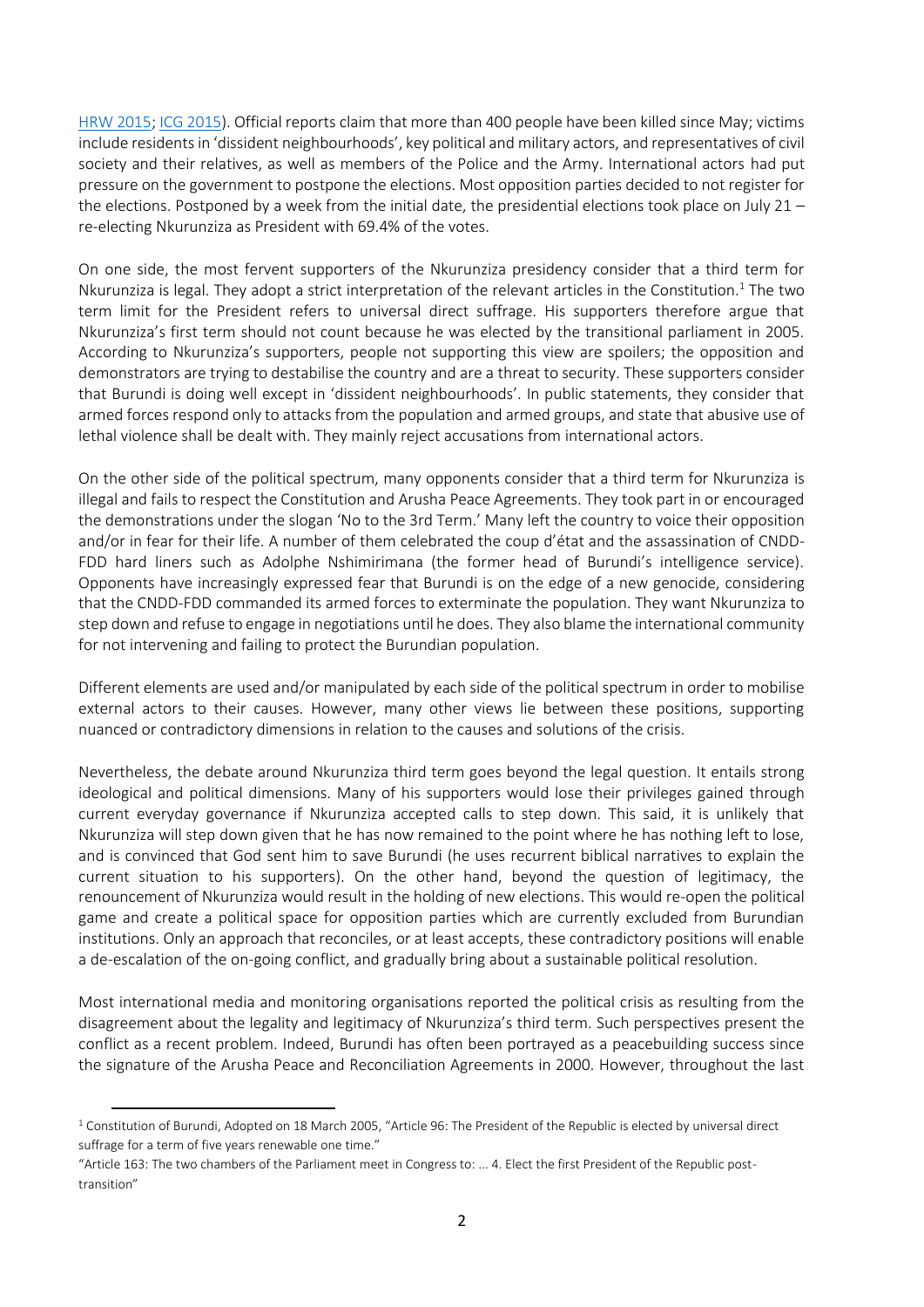decade, the wider political context highlights the country's difficult transition. Given this political background, it is clear that the question of the third term is the final straw rather than the main cause.

## Since Arusha: A Fragile Transition

The Arusha Agreements provided for a consociational democratic and power-sharing framework; ensuring that reformed institutions represent the ethnic, regional and gender diversity of the Burundian population in their composition and while undertaking their work. While 17 political groups signed the Arusha agreements, two armed groups did not sign them and remained active (the CNDD-FDD until 2003, and the FNL until 2008). A closer review of the recent socio-political context demonstrates the limited success of peacebuilding and democratisation in Burundi. Burdens of past violence remain important challenges in the political and local spheres of life in Burundi (See [Lemarchand](http://africanarguments.org/2016/01/22/in-the-shadow-of-genocides-past-can-burundi-be-pulled-back-from-the-brink/) 2016; [Nindorera 2015](https://storify.com/Emayi2011/burundi-caught-in-the-pitfalls-of-its-own-history) for historical relevance of genocidal violence in 1972 and 1993 in today's socio-political context).

In terms of democracy, the political evolution led to the 'establishment' of a single-state party de facto ruled by the CNDD-FDD [\(Vandeginste 2015\)](https://www.uantwerpen.be/en/rg/iob/publications/discussion-papers/). Shortly after disarming, the CNDD-FDD became the key winner of elections in 2005. Over the years, it consolidated its power by appointing party members with strong military backgrounds into high-level political positions. CNDD-FDD governance practices are referred to as the "système DD" marked by corruption, misappropriation, arbitrary arrests, oppression, torture, and murder [\(Hirschy and Lafont 2015\)](https://polaf.hypotheses.org/1142). Despite widespread critiques inside and outside the country, the CNDD-FDD populist politics attracted strong support from rural communities. However, these problems are not specific to the CNDD-FDD, previous regimes also operated through abuses of power and violence.

The democratisation process took a further negative turn after the election in 2010 – when most opposition parties withdrew from elections. They alleged that elections were rigged and assumed the international community and the population would support their boycott and push for the reorganisation of elections. Consequently, the CNDD-FDD maintained the presidency and most ministerial seats. This resulted in a failure to establish a consociational democratic system and consolidated CNDD-FDD power (see [Stef](http://journals.cambridge.org/action/displayAbstract?fromPage=online&aid=8263302&fileId=S0022278X11000061)  [Vandeginste 2011;](http://journals.cambridge.org/action/displayAbstract?fromPage=online&aid=8263302&fileId=S0022278X11000061) [ICG 2011;](http://www.crisisgroup.org/en/regions/africa/central-africa/burundi/169-burundi-from-electoral-boycott-to-political-impasse.aspx) [Guichaoua 2016\)](https://theconversation.com/explainer-whats-gone-wrong-in-burundis-search-for-stability-54014).

Since 2014, opposition to the third term of the President Nkurunziza has been causing important political problems. In March 2014, the Movement for Solidarity and Development (MSD) organised a walk-out demonstrating against the third term. Some 70 demonstrators were arrested; the leader of the party escaped and left the country. Later, 21 demonstrators were sentenced to life imprisonment, and 26 received lighter sentences and a few were acquitted [\(BBC 2014\)](http://www.bbc.co.uk/news/world-africa-26681586).

In relation to security, despite improvements in the previous decades, acts of violence committed by some Imbonerakure (Kirundi for 'those who see far' – youth members of the ruling party) are reported weekly ([Centre d'actualité](file:///C:/Users/cbell5/AppData/Local/Microsoft/Windows/Temporary%20Internet%20Files/Content.Outlook/EZB4UWML/Burundi%20:%20l’ONU%20S’inquiète%20Des%20Violences%20Croissantes%20D’une%20Milice%20Pro-Gouvernementale) de l'ONU 2015). These crimes include killings, beatings, rape, threats and extortion against their perceived opponents and other Burundians. HRW [\(2014](https://www.hrw.org/world-report/2014/country-chapters/burundi)) reported that "despite a public outcry and promises by government and party officials to punish such actions, abuses continued." In 2014, there were allegations that the Imbonerakure were receiving weapons and military training from parts of the defence authorities.

Between 30th December 2014 and 3rd January 2015, clashes occurred in Cibitoke (the Northern Province neighbouring DRC) between an armed group (whose political affiliation has not been officially identified) and Burundian armed forces. Security Forces with support from some Imbonerakure tracked down the armed rebels who entered from DRC. HRW reports that at least 47 rebels were extra-judicially killed [\(HRW](https://www.hrw.org/news/2015/02/12/burundi-summary-executions-army-police)  [2015\)](https://www.hrw.org/news/2015/02/12/burundi-summary-executions-army-police). All these events illustrate the severe deterioration of the security and political situation since 2014 in the lead up to the elections. Political affairs are volatile and operate in continuity with past logics of intimidation, fear, arrest and murder. Overall, reformed institutions have helped to maintain a relative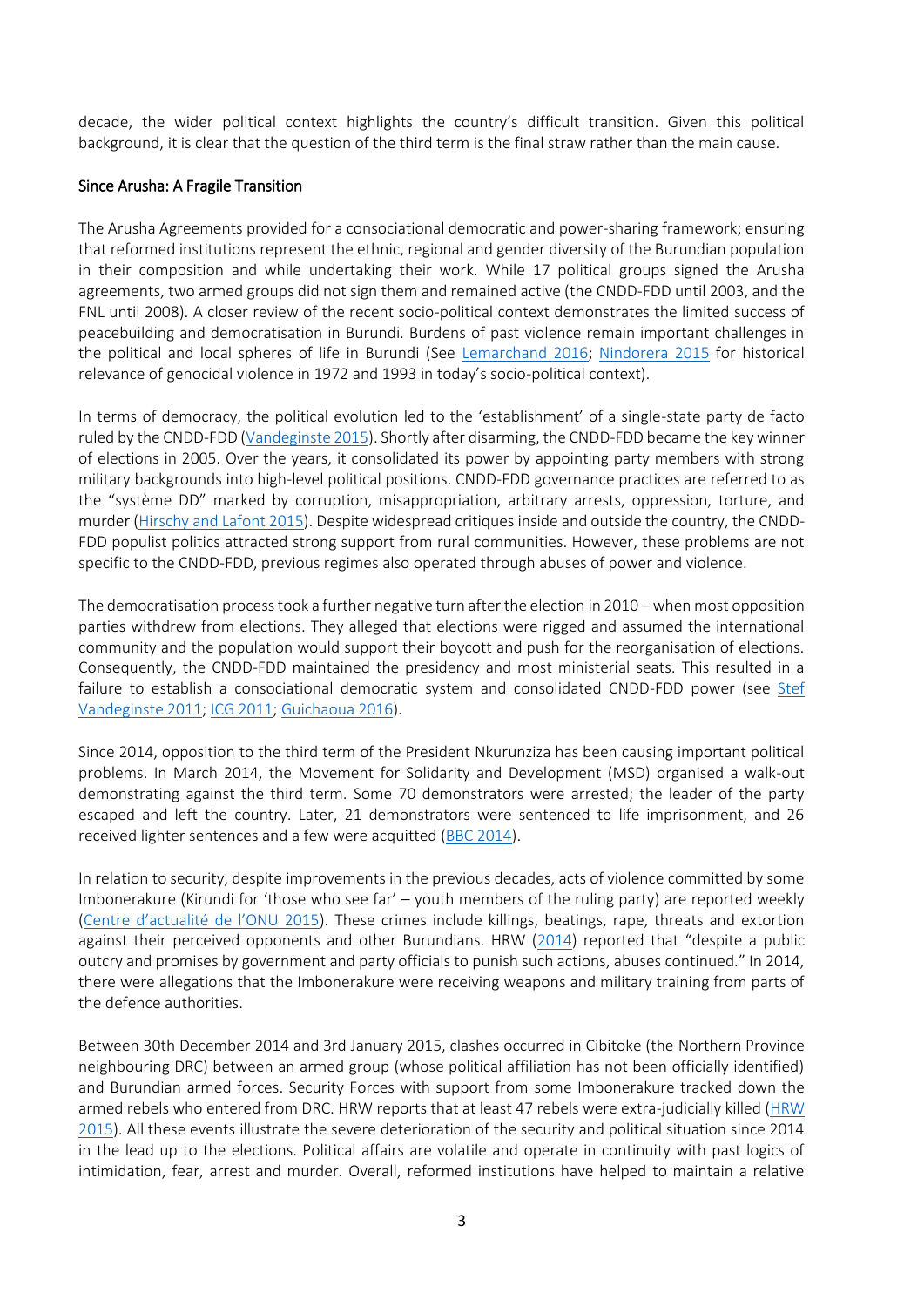peace over the last decade. Yet democracy and peace were not as consolidated as suggested. Such context should not be neglected in analysis of the current conflict.

### Current Efforts and Suggested Solutions

Various initiatives have been put in place by national, regional and international actors in order to solve the current Burundian conflict. Here is a short presentation of key institutional initiatives, their strengths and limitations.

### *At the National Level*

- A Presidential Decree put in place the '[National Commission for Inter-](http://burundi-embassy-oslo.org/onewebmedia/Commission%20Nationale%20de%20Dialogue%20Interburundais.pdf)Burundian dialogue' on 23<sup>rd</sup> September 2015. Working under the Presidency, 15 Burundian commissioners have been given the mission of undertaking dialogue at all levels of Burundian society.

Based in Burundi, this could constitute a useful institutional channel when the political context improves. Operating under the Presidency, the Commission is, however, perceived as being too close to the CNDD-FDD. The Commission will also not talk to political actors outside of the country or those who do not support the third mandate. It is therefore refusing to engage with key opposition representatives. Consequently, it is not seen as a credible channel for the opposition within or outside the country.

- After a meeting in the Ethiopian capital, the opposition in exile organised themselves into a political platform: The National Council for the Respect of Arusha Agreements and the re-establishment of the Rule of Law in Burundi [\(CNARED\)](http://www.iwacu-burundi.org/le-cnared-aujourdhui-et-demain/). As its name indicates, members of the council stand together for the respect of Arusha agreements (which are clearer than the constitution about the number of presidential term). They have been invited to represent the opposition in mediations led by regional actors (see below).

The CNARED creates a place of dialogue for most of the key opponents of the CNDD-FDD outside of the country. They have a good relationship with international actors. The council is limited because it includes actors who do not have a shared political agenda beyond the question of the 'third term' issue. For the Burundian regime, they are not legitimate players and the regime has blamed them for arming the reemerging rebellion. For its part, the CNARED takes a hard line on the illegality of the third term, many of its members refuse to consider proper negotiations that do not involve discussions about Nkurunziza stepping down.

## *At the Regional Level*

- Since the first waves of violence in Bujumbura, the East African Community (EAC) attempted to bring Burundian politicians to the negotiation. Yoweri Museveni, the Ugandan President, was appointed as the leading Mediator.

A number of meetings have been organised by the EAC so far, but limited substantive discussions have taken place. Its attachment to the Burundian conflict entails both its main strengths and weaknesses to resolve the conflict. The previous leaders from EAC member states have significant experience in supporting mediations in Burundi. Neighbouring countries are hosting most of the 220,000 refugees that have left the country over the past months and the risk of relapse into a longer conflict is a serious destabilising factor for the whole region. Directly affected, EAC members are the most legitimate and best equipped actors to help Burundi. At the same time, they are also key actors in the conflict given their bilateral relations with the Burundian authorities and their national responses towards the current situation (the most flagrant example bein[g Rwanda](http://www.theguardian.com/world/2015/nov/08/rwandan-president-urges-burundi-not-to-repeat-genocide) – with [President Kagame](https://www.youtube.com/watch?v=Wf95UBo3NJA) openly criticising Nkurunziza legitimacy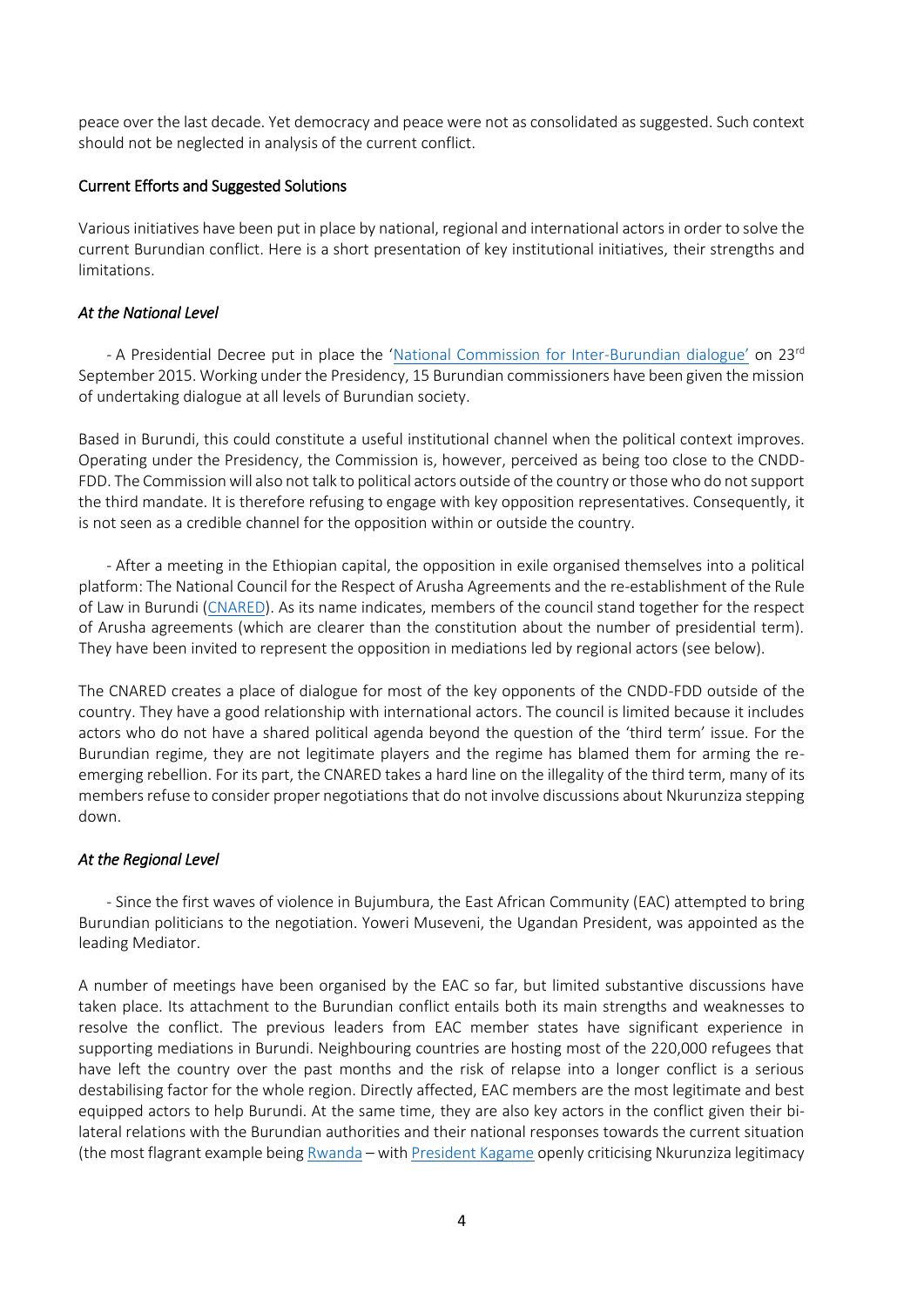and being blame to recruit rebels among thes[e who sought refuge](http://www.nytimes.com/2016/02/05/world/africa/un-report-accuses-rwanda-of-training-rebels-to-oust-burundian-leader.html?_r=0) in Rwanda). Museveni has been criticised for not giving sufficient attention to his mediating role.

- The [Peace and Security Council](http://reliefweb.int/report/burundi/burundi-communiqu-peace-and-security-council-african-union-au-its-551st-meeting) of the African Union (AU) took a number of decisions in relation to the crisis. First, they decided not to observe the elections due to the absence of the necessary conditions for the holding of free and fair elections. They later decided to deploy human rights observers and military experts. In December, they released a communique to send an African Prevention and Protection Mission [\(MAPROBU\)](http://reliefweb.int/sites/reliefweb.int/files/resources/au-press-release-burundi-21-1-2016.pdf) to protect civilians in Burundi.

Dealing with the Burundian situation is a crucial step for the AU, and particularly the Peace and Security Council, to establish its political credentials. Compared to other international actors, the African Union holds more legitimacy in condemning the situation and supporting a solution. This is the first time they have decided to send a peacekeeping force by themselves, even though this option seems unlikely after the Burundian government declared it would not support such a deployment. Many political and logistical constraints made it difficult to fully implement these decisions (for more details see [Williams 2015;](http://theglobalobservatory.org/2015/12/burundi-african-union-maprobu-arusha-accords/) [ISS](https://www.issafrica.org/uploads/PSC77_ENG.pdf)  [2016\)](https://www.issafrica.org/uploads/PSC77_ENG.pdf).

### *At the International Level*

- The main bi- and multi-lateral donors imposed pressure and sanctions on the Burundian authorities (e.g. EU, Belgium, US, Germany). They cut their funding for the electoral process and encouraged the delay of elections until the situation improved [\(Al-Jazeera 2015\)](http://www.aljazeera.com/news/2015/05/150511101156364.html). The EU electoral observation mission was sent back to Europe [\(Iwacu 2015\)](http://www.iwacu-burundi.org/lunion-europeenne-suspend-sa-mission-dobservation-electorale-au-burundi/). They continue to encourage political dialogue at the national and international levels.

As Burundi is an aid-dependant country, donors hold a key role in political affairs. They can impose financial pressure and incentives with a real impact on the Burundian public budget. The key donors have regular contact with Burundian authorities, even though relationships have deteriorated over the past year. Donors have maintained a good relationship with opposition parties. The international donors only made strong statements about the elections and political situation in the public arena once the tensions were triggered, and hence hold limited capacity for improvement through pressure. Furthermore, over the past decade, the international community has conveniently "turned a blind eye to governance abuses, human rights violations, and militarism … as long as Burundi remained generally stable" ([Curtis 2012\)](https://afraf.oxfordjournals.org/content/112/446/72.full). International donors have become entangled in national politics. Burundian authorities are responding negatively to the recent pressure. These elements give the donors limited capacity and legitimacy to encourage a political change.

- The UN [Security Council](http://www.un.org/apps/news/story.asp?NewsID=52538) instigated national mediations by appointing and sending a number of mediators in succession since the early phase of the crisis. In December 2015, the UN Human Rights Council requested the deployment of a mission of experts to report on human rights abuses currently being committed in Burundi. The UN Security Council sent a team of diplomats to encourage inclusive dialogue in January 2016.

The UN have been a crucial player in the peacebuilding process in Burundi over the last decades. They hold a great understanding of the situation and the context leading to it, with a number of important actors deeply concerned about Burundi. However, they also have limited capacity to react as quickly as the situation is deteriorating. At the same time, they are also gradually losing their capacity to influence the key actors in the conflict. Two years ago, the [UN Security Chief](http://www.aljazeera.com/news/africa/2014/04/burundi-expels-un-official-over-arms-report-2014417144546195161.html) was declared *persona non grata* by Burundian authorities when one of his correspondences on allegations about Imbonerakure was leaked. Recently, two [UN mediators](http://www.bbc.co.uk/news/world-africa-33091461) stepped down after failing to encourage dialogue. Most recently, the [UN](http://www.un.org/apps/news/story.asp?NewsID=53097)  [OHCHR mission](http://www.un.org/apps/news/story.asp?NewsID=53097) was not deployed due to the lack of response from Burundian authorities. On 22nd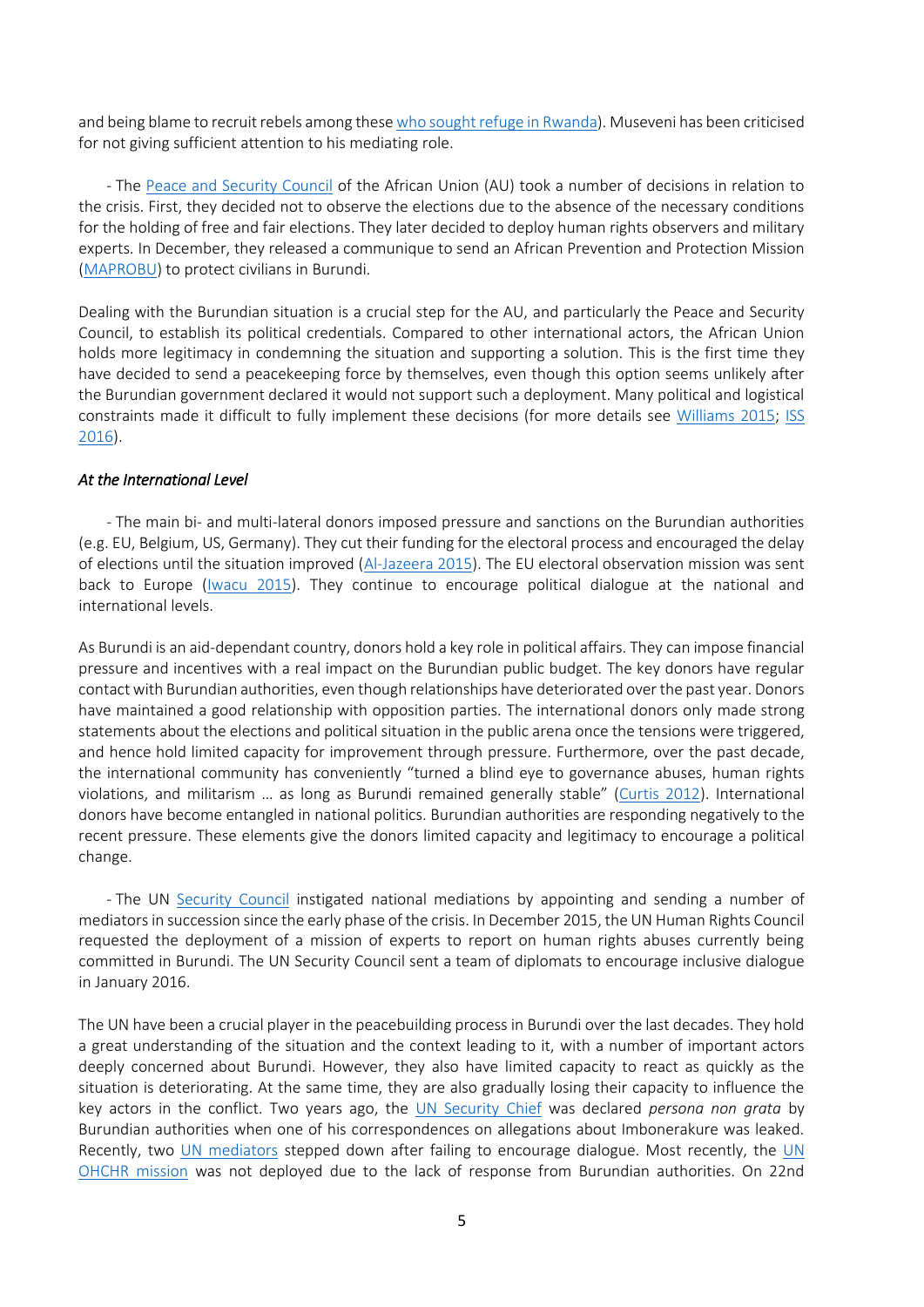February, Ban Ki-Moon visited Burundi to encourage inclusive and non-conditional dialogue among different parties, as well as addressing human rights violations.

In all these different efforts, the main challenge remains how mediators and suggested solutions are perceived by the most extreme actors in the conflict. Each solution put forward so far has been seen as lacking legitimacy by one side or the other. Furthermore, the political position of each of these external actors, and the resulting relations they entertain with the parties of the conflict, constrains their capacity to improve the situation in Burundi.

### Conclusion

Various efforts are slowly being put in place in reaction to the deteriorating situation in Burundi. Meanwhile, the everyday stress of living in fear is becoming unbearable for those living in the country. Since the failed coup d'états, many Burundians have either fled the country in fear or are too frightened to leave their houses. Schools and universities are frequently closed. Everyday life is heavily marked by the need to stay safe, avoid going outside unnecessarily, and the regular shooting noises all over the capital. The deteriorating Burundian economy is also heavily impacting on living conditions [\(Falisse 2015\)](http://theconversation.com/beyond-political-violence-in-burundi-an-economy-in-crisis-47714).

It is crucial that the international media and monitoring actors consider their role beyond counting victims and attacks or describing the level of cruelty used by armed forces. There is a need to understand the radicalisation processes which are leading to the abusive use of violence. Although, there are frequent calls for foreign actors to help the Burundian population, there is also a need to grasp the limitations of such an approach. Due to the nature of the problem (obstinate political actors that legitimise the use and abuse of violence to exterminate their enemy) and the issues surrounding the involvement of foreign actors, an efficient resolution can really only be found and put in place by Burundians themselves.

The aim of this paper is not to denigrate the horror taking place in Burundi, but to encourage comprehension of the causes of the conflict so that this may be worked with to find a sustainable solution. Widening the debate to include broader political issues opens the possibility of going beyond the pro- and anti- third term dichotomy to hopefully find common ground beyond this question. Given this political background, it is clear that the question of the third term is the final straw rather than the main cause.

### References:

African Union. 2015. 'Burundi: Communiqué of the Peace and Security Council of the African Union (AU), at its 551st meeting,' October 17

Al-Jazeera. 2015. 'Belgium Suspends Financial Aid for Burundi Elections,' May 11

BBC.2015a. 'Deadly Burundi Protests after President Seeks Third Term,' April 26

— 2015b. 'Burundi Crackdown after Failed Coup against Nkurunziza,' May 16

— 2014a. 'Burundi MSD Opposition 'Joggers' Get Life Sentences,' March 21

Centre d'actualité de l'ONU. 2015. 'Burundi : l'ONU S'inquiète Des Violences Croissantes D'une Milice Pro-Gouvernementale,' June 9

Curtis, Devon. 2012. 'The International Peacebuilding Paradox: Power Sharing and Post- Conflict Governance in Burundi,' *African Affairs 112*.454

Falisse, Jean-Benoit. 2015. 'Beyond political violence in Burundi: an economy in crisis,' *The Conversation*, 18 September